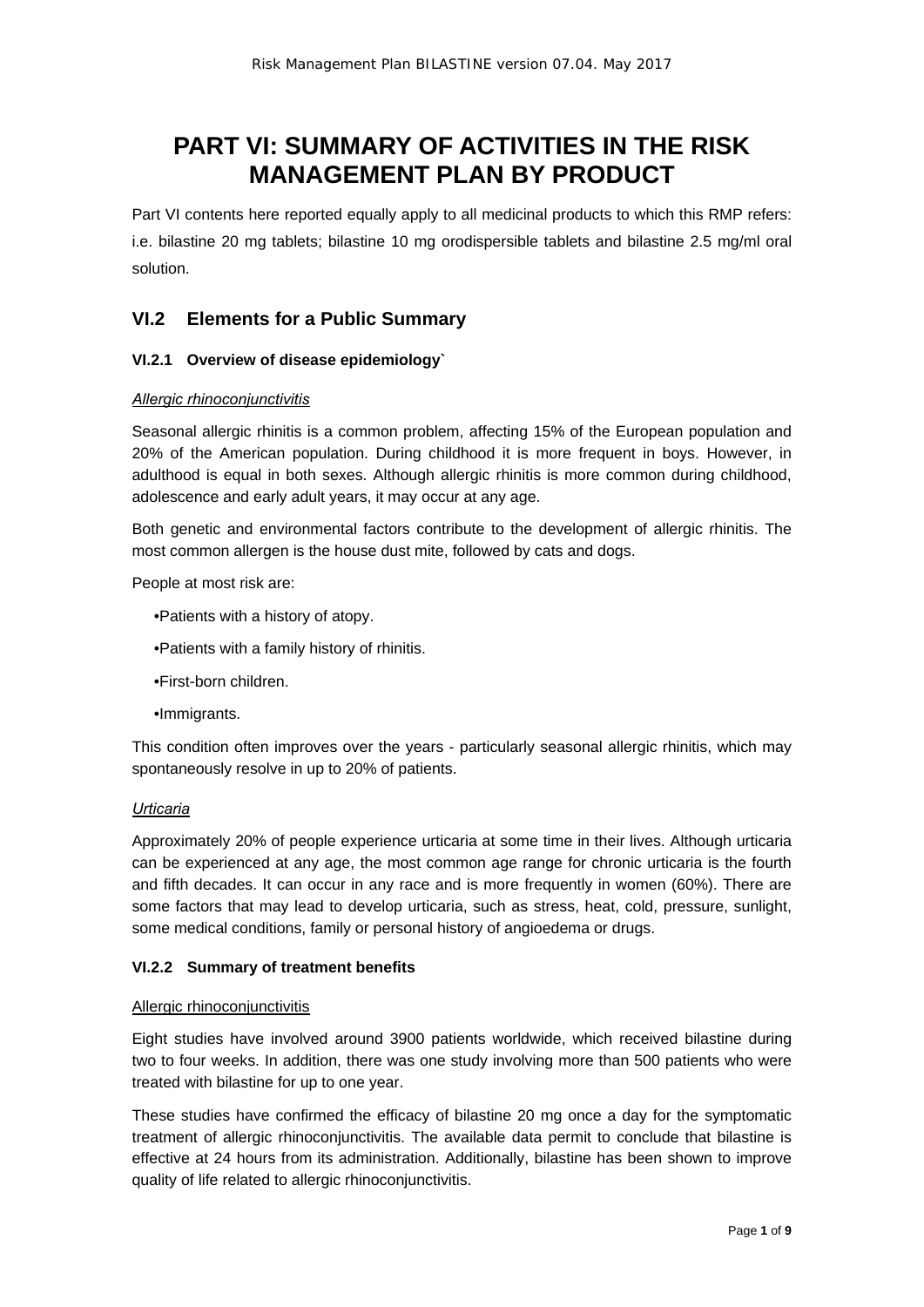### Urticaria

Two studies have involved around 800 patients worldwide. One of them involved around 500 patients who received bilastine 20 mg, compared to levocetirizine and placebo for the symptomatic treatment of chronic idiopathic urticaria after 4 weeks of treatment.

Bilastine 20 mg has confirmed a statistically better efficacy profile compared to placebo in reducing the symptoms of chronic urticaria during a 28 day treatment period, with an activity very similar to levocetirizine 5 mg. Additionally, bilastine has been shown to improve quality of life related to chronic urticaria.

### **VI.2.3 Unknowns relating to treatment benefits**

In the main and supporting pre-submission studies nearly all patients were white Caucasians over 12 years old. Several studies are currently being performed or scheduled in Asiatic population: 5 ongoing studies in Japan, and 4 planned studies in China. In addition, 1 study was completed in South Korea (including adolescents) and 2 were completed in Japan.

Regarding children from 2 to < 12 years of age, 2 studies are completed. Currently, 449 children below 18 years of age have been exposed to bilastine in clinical trials

No information is available in children less than 2 years of age

There is no evidence to suggest that results are different in non-Caucasian or in younger patients.

#### **VI.2.4 Summary of safety concerns**

#### **Important identified risks**

None.

#### **Important potential risks**

| <b>Risk</b>                                                 | What is known (Including reason why it is considered a<br>potential risk)                                                                                                                                                                                                                                                                         |
|-------------------------------------------------------------|---------------------------------------------------------------------------------------------------------------------------------------------------------------------------------------------------------------------------------------------------------------------------------------------------------------------------------------------------|
| Dizziness and drowsiness                                    | Drowsiness is the most frequently reported adverse event<br>(common $(21\%$ and <10%)) with the use of bilastine, however<br>not statistically different to placebo in the clinical trial setting.<br>These side effects are considered a potential risk since they<br>have been reported to occur with other similar products (class<br>effect). |
| QT<br>Electrocardiogram<br>prolonged                        | Electrocardiogram QT prolonged has been observed in<br>clinical studies with a low frequency.<br>This side effect is considered a potential risk since they have<br>been reported to occur with other similar products (class<br>effect)                                                                                                          |
| Tachycardia and/or awareness<br>of heart rate (Palpitation) | Very few cases of tachycardia and/or awareness of heart rate<br>(palpitation) have been observed in clinical studies (in adult<br>patients) with a frequency not statistically different to placebo.<br>No cases have been observed in the paediatric clinical<br>studies.<br>These side effects are considered a potential risk since they       |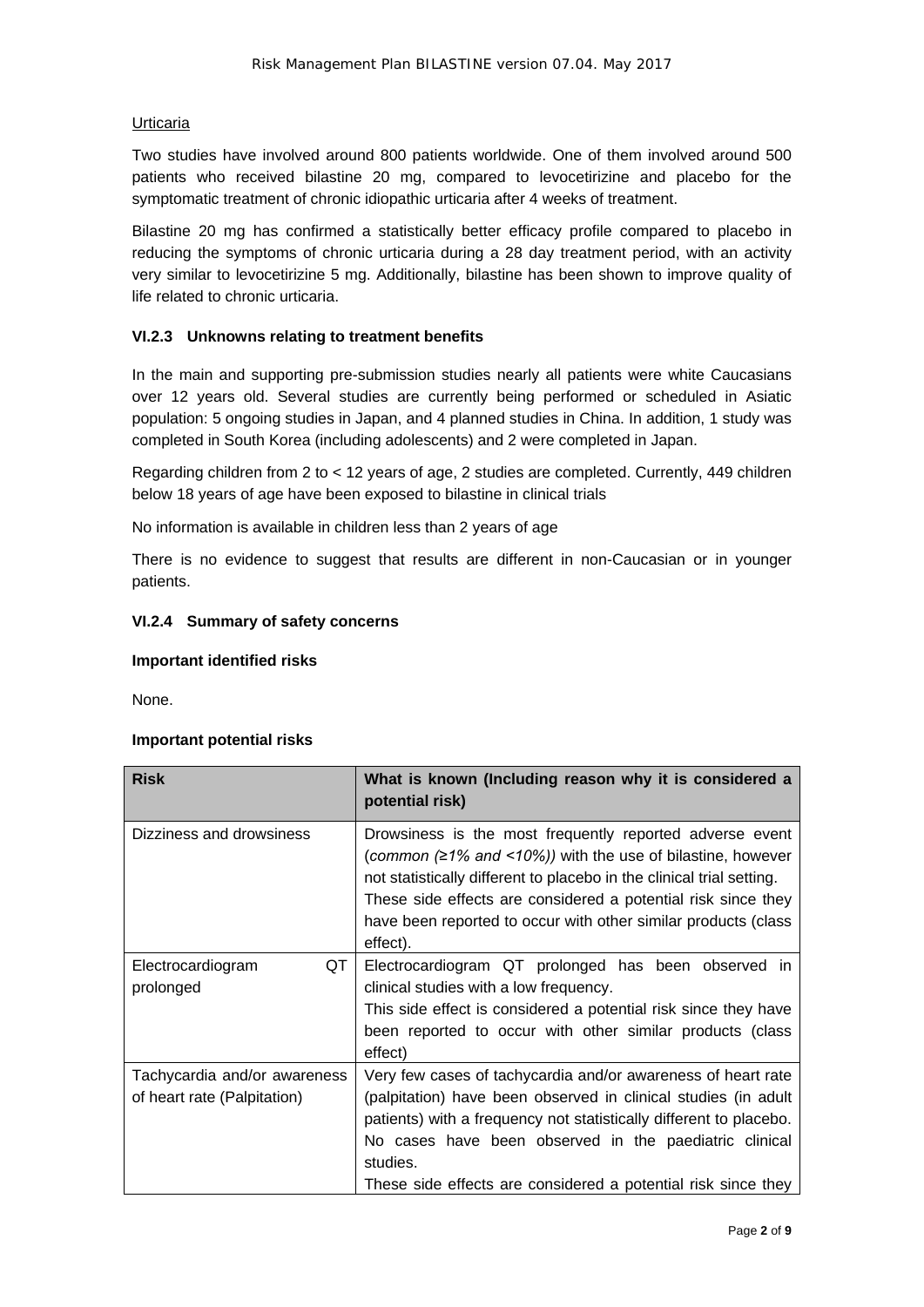| <b>Risk</b> | What is known (Including reason why it is considered a<br>potential risk)  |
|-------------|----------------------------------------------------------------------------|
|             | have been reported to occur with other similar products (class<br>effect). |

### **Missing information**

| <b>Risk</b>                                                             | What is known                                                                                                                                                                                                                                                                                                   |
|-------------------------------------------------------------------------|-----------------------------------------------------------------------------------------------------------------------------------------------------------------------------------------------------------------------------------------------------------------------------------------------------------------|
| Use<br>during<br>and<br>pregnancy<br>breastfeeding                      | There are no data available on the use of bilastine in pregnant<br>women and lactating women. It is unknown whether bilastine is<br>excreted in human milk. Two pre-clinical studies have shown<br>that bilastine can pass the placental barrier and that it can be<br>excreted into the milk in animal models. |
| Use in children below 6 years<br>of age                                 | There is little clinical experience in children aged 2 to 5 years.<br>Therefore bilastine is not indicated in this age group.<br>Safety and efficacy of bilastine is unknown in children below 2<br>years of age. The use of bilastine in children under 6 years of<br>age is not recommended.                  |
| Use in children aged 6 to 11<br>years with a body weight<br>below 20 Kg | There is little clinical experience in children aged 6 to 11 years<br>with a body weight below 20 Kg.                                                                                                                                                                                                           |

# **VI.2.5 Summary of additional risk minimisation measures by safety concern**

All medicines have a Summary of Product Characteristics (SmPC) which provides physicians, pharmacists and other health care professionals with details on how to use the medicine, the risks and recommendations for minimising them. An abbreviated version of this in lay language is provided in the form of the package leaflet (PL). The measures in these documents are known as routine risk minimisation measures.

This medicine has no additional risk minimisation measures.

# **VI.2.6 Planned post authorisation development plan**

## **List of studies in post authorisation development plan**

| <b>Study/activity</b><br>(including study<br>number) | <b>Objectives</b>              | <b>Safety concerns</b><br>/efficacy issue<br>addressed | <b>Status</b> | <b>Planned</b><br>date for<br>submission<br>of (interim<br>and) final<br>results |
|------------------------------------------------------|--------------------------------|--------------------------------------------------------|---------------|----------------------------------------------------------------------------------|
| <b>BILA-3009/PED:</b>                                | The objective of               | Use in children                                        | Completed     | March<br>10<br>2015                                                              |
| Multicentre,                                         | this study was to              |                                                        |               |                                                                                  |
| international,                                       | the<br>assess                  |                                                        |               |                                                                                  |
| open-label,                                          | pharmacokinetics               |                                                        |               |                                                                                  |
| repeated                                             | bilastine<br>in<br>Ωf          |                                                        |               |                                                                                  |
| administration                                       | children<br>$(\text{aged } 2)$ |                                                        |               |                                                                                  |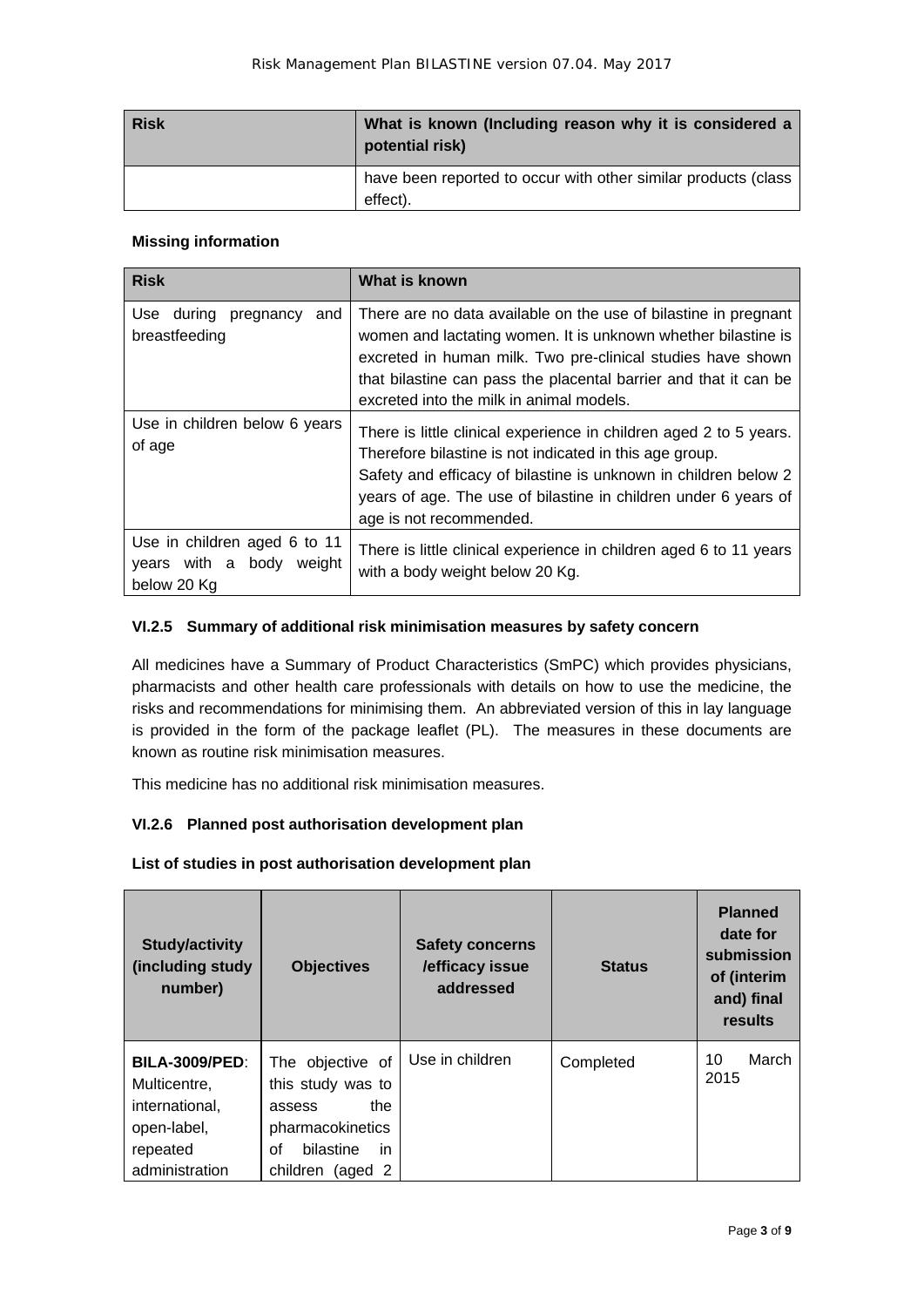| <b>Study/activity</b><br>(including study<br>number)                                                                                                                                  | <b>Objectives</b>                                                                                                                                                                                                                                                                                                                                                                                                                                       | <b>Safety concerns</b><br>/efficacy issue<br>addressed | <b>Status</b>               | <b>Planned</b><br>date for<br>submission<br>of (interim<br>and) final<br>results |
|---------------------------------------------------------------------------------------------------------------------------------------------------------------------------------------|---------------------------------------------------------------------------------------------------------------------------------------------------------------------------------------------------------------------------------------------------------------------------------------------------------------------------------------------------------------------------------------------------------------------------------------------------------|--------------------------------------------------------|-----------------------------|----------------------------------------------------------------------------------|
| pharmacokinetics<br>study in children                                                                                                                                                 | <12<br>to<br>years)<br>with<br>either<br>allergic<br>rhinoconjunctivitis<br>(seasonal allergic<br>rhinitis<br>[SAR]<br>and/or perennial<br>rhinitis<br>allergic<br>[PAR]) or chronic<br>urticaria (CU) in<br>order to ascertain<br>that the systemic<br>exposure<br>attained with a<br>of<br>10<br>dose<br>mg/QD or lower<br>is comparable to<br>that achieved in<br>adults<br>and<br>adolescents<br>administered with<br>dose of<br>-20<br>a<br>mg/QD. |                                                        |                             |                                                                                  |
| <b>ICPCT-2011-UA-</b><br>FF: Efficacy of<br>Bilastine in nasal<br>blockage on<br>a<br>clinical model of<br>allergen<br>nasal<br>provocation<br>in<br>Rhinitis<br>Allergic<br>subjects | the<br>To assess<br>efficacy<br>of<br>bilastine 20<br>mg<br>nasal<br>on<br>blockage<br>in.<br>symptomatic<br>allergic<br>rhinitis<br>patients<br>after<br>nasal provocation<br>with a sensitised<br>allergen                                                                                                                                                                                                                                            | Nasal blockage                                         | <b>FPFV</b><br>(29/02/2012) | Planned<br>27/12/2016                                                            |
| Pharmacokinetic study of bilastine in<br>Chinese population                                                                                                                           |                                                                                                                                                                                                                                                                                                                                                                                                                                                         | Pharmacokinetic in<br>non-Caucasian<br>patients        | Planned approval            | January<br>2016                                                                  |
| population.                                                                                                                                                                           | Efficacy and safety of bilastine 20 mg<br>compared to levocetirizine 5 mg in<br>the treatment of CIU in a Chinese                                                                                                                                                                                                                                                                                                                                       | Efficacy<br>in<br>non-<br>Caucasian patients           | Planned approval            | January<br>2016                                                                  |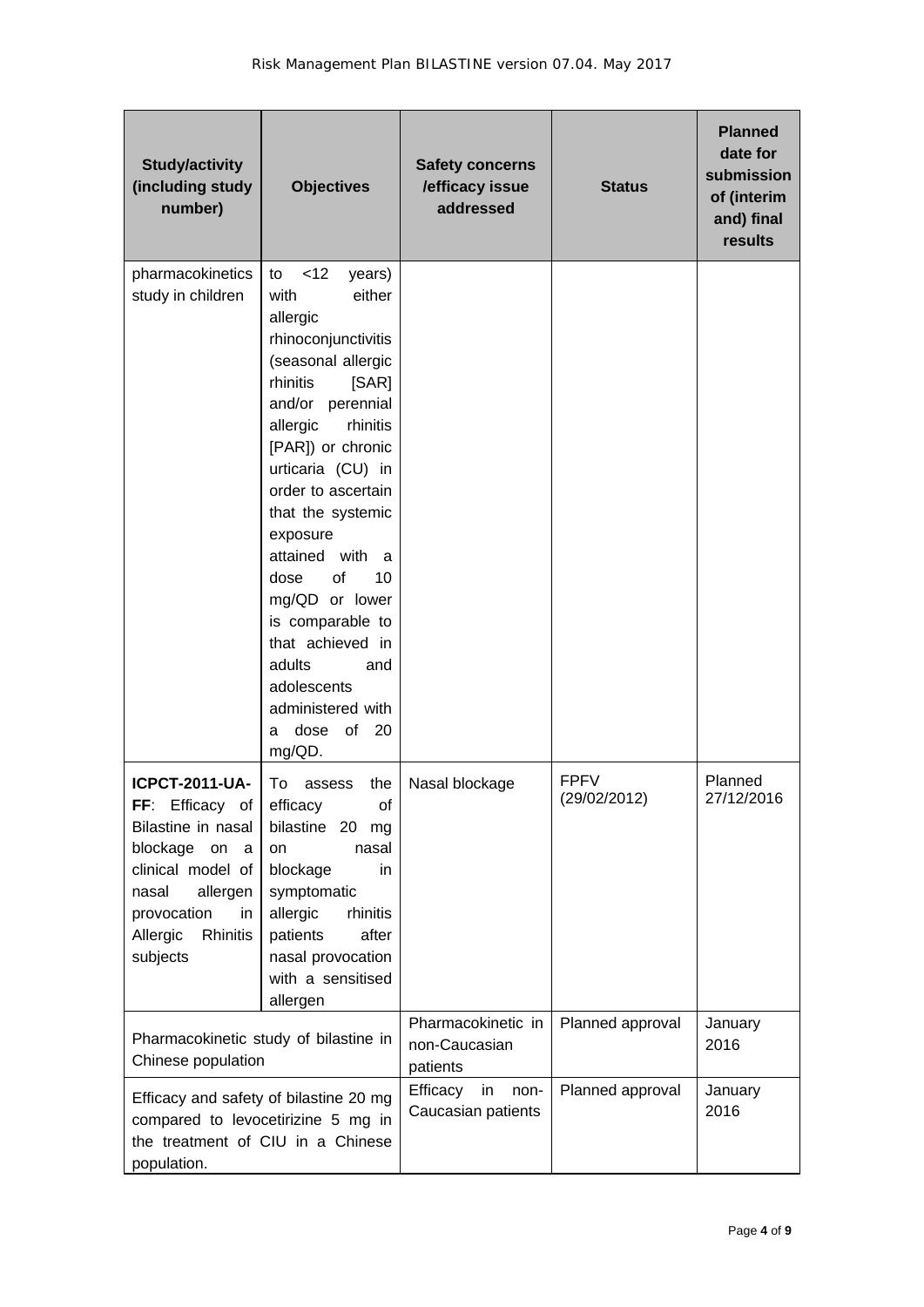| <b>Study/activity</b><br>(including study<br>number)                                                                                                                                                                                                                                                                                                                                                                                                | <b>Objectives</b>                                                                                                               | <b>Safety concerns</b><br>/efficacy issue<br>addressed                 | <b>Status</b>      | <b>Planned</b><br>date for<br>submission<br>of (interim<br>and) final<br>results |
|-----------------------------------------------------------------------------------------------------------------------------------------------------------------------------------------------------------------------------------------------------------------------------------------------------------------------------------------------------------------------------------------------------------------------------------------------------|---------------------------------------------------------------------------------------------------------------------------------|------------------------------------------------------------------------|--------------------|----------------------------------------------------------------------------------|
| the treatment of SAR in a Chinese.                                                                                                                                                                                                                                                                                                                                                                                                                  | Efficacy and safety of bilastine 20 mg<br>compared to desloratadine 5 mg in                                                     | Efficacy<br>in<br>non-<br>Caucasian patients                           | Planned approval   | January<br>2016                                                                  |
| population.                                                                                                                                                                                                                                                                                                                                                                                                                                         | Efficacy and safety of bilastine 20 mg<br>compared to cetirizine 10 mg in the<br>treatment of PAR in a Chinese                  | Efficacy<br>in<br>non-<br>Caucasian patients                           | Planned approval   | January<br>2016                                                                  |
| TAC-202/bilastine<br>with perennial allergic rhinitis                                                                                                                                                                                                                                                                                                                                                                                               | 10055030: A phase II/III, comparative<br>study for the efficacy and safety of<br>versus<br>Fexofenadine and placebo in patients | Efficacy<br>in.<br>Japanese patients                                   | Completed          | 25/08/2015                                                                       |
| 10055040: A phase III long-term<br>study to evaluate the safety and<br>of TAC-202/bilastine<br>efficacy<br>in<br>patients with perennial allergic rhinitis<br>and seasonal allergic rhinitis                                                                                                                                                                                                                                                        |                                                                                                                                 | Efficacy<br>in.<br>Japanese patients                                   | Completed          | 09/02/2016                                                                       |
| 10055050: A double-blind, placebo-<br>randomized,<br>dose-finding<br>control,<br>phase II/III study for the efficacy and<br>TAC-202/bilastine<br>of<br>safety<br>in.<br>patients<br>with<br>chronic<br>idiopathic<br>urticaria                                                                                                                                                                                                                      |                                                                                                                                 | Efficacy<br>in<br>Japanese patients                                    | Completed          | 25/08/2015                                                                       |
| 10055060: A phase III<br>long-term<br>study to evaluate the safety and<br>of<br>TAC-202/bilastine<br>efficacy<br>in<br>with<br>chronic<br>idiopathic<br>patients<br>urticaria and pruritus accompanied by<br>skin diseases                                                                                                                                                                                                                          |                                                                                                                                 | Efficacy<br>in.<br>Japanese patients                                   | Completed          | 11/12/2015                                                                       |
| 10055070:<br>Clinical<br>pharmacology<br>study to evaluate the effect of food on<br>the single dose pharmacokinetics of<br><b>TAC-202</b><br>Primary objective: To evaluate the<br>pharmacokinetics<br>οf<br><b>TAC-202</b><br>administered as a single dose under<br>fasting and fed conditions<br>Secondary objective: To evaluate the<br>safety of TAC-202 under fasting and<br>fed conditions<br><b>BUCSU:</b><br>Proof-<br>To<br>the<br>assess |                                                                                                                                 | Food interaction in<br>Japanese<br>population<br>To<br>identify<br>the | Completed<br>FV/FP | 24/07/2015<br>Planned                                                            |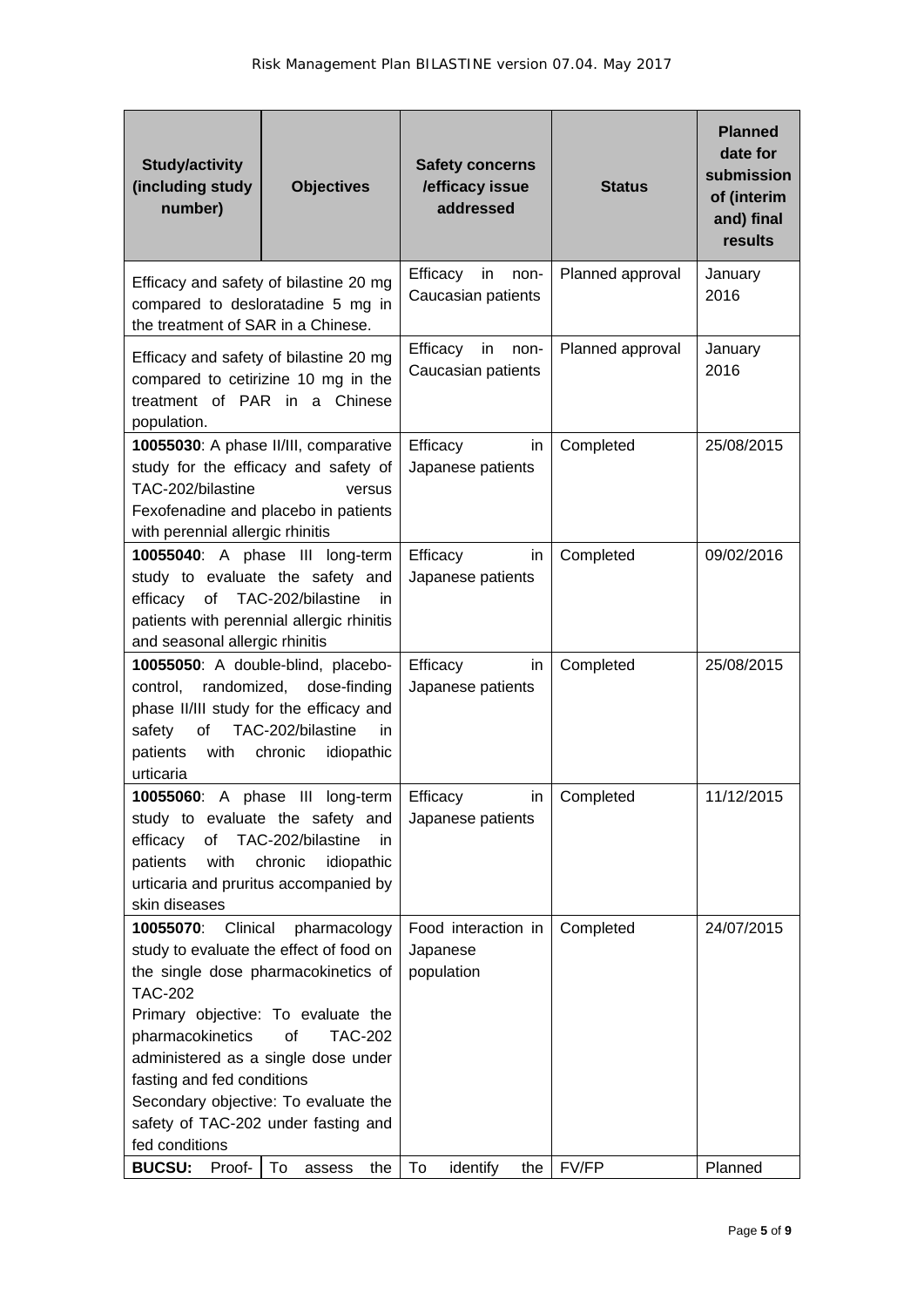| <b>Study/activity</b><br>(including study)<br>number) | <b>Objectives</b>   | <b>Safety concerns</b><br>/efficacy issue<br>addressed | <b>Status</b> | <b>Planned</b><br>date for<br>submission<br>of (interim<br>and) final<br>results |
|-------------------------------------------------------|---------------------|--------------------------------------------------------|---------------|----------------------------------------------------------------------------------|
| of-concept                                            | efficacy,<br>and    | efficacy and safety                                    | (01/11/2014)  | 01/05/2016                                                                       |
| (PoC),                                                | of<br>safety        | bilastine<br>οf<br>in.                                 |               |                                                                                  |
| investigator-                                         | with<br>treatment   | difficult-to-treat                                     |               |                                                                                  |
| initiated trial (IIT),                                | bilastine 20<br>mg, | CSU patients                                           |               |                                                                                  |
| three<br>phase                                        | 40 mg and 80 mg     |                                                        |               |                                                                                  |
| activity-<br>disease                                  | chronic<br>in.      |                                                        |               |                                                                                  |
| controlled<br>dose                                    | spontaneous         |                                                        |               |                                                                                  |
| escalating                                            | urticaria           |                                                        |               |                                                                                  |
| (updosing) study                                      |                     |                                                        |               |                                                                                  |

# **Studies which are a condition of the marketing authorisation**

The studies protocol Nº 10055030, protocol Nº 10055040, protocol Nº 10055050, protocol Nº 10055060 and protocol Nº 10055070 are condition for the marketing authorisation in Japan. Likewise, studies in Chinese population are also a condition for the marketing authorisation in China (no study titles are available).

# **VI.2.7 Summary of changes to the Risk Management Plan over time**

| <b>Version</b> | Date             | <b>Safety Concerns</b>                                                                                                                                                                                                                                                                                    | <b>Comment</b>                                                                                                                               |
|----------------|------------------|-----------------------------------------------------------------------------------------------------------------------------------------------------------------------------------------------------------------------------------------------------------------------------------------------------------|----------------------------------------------------------------------------------------------------------------------------------------------|
| 01.00          | February 2009    | Important Identified Risks: None<br><b>Important Potential Risks:</b><br><b>Dizziness</b><br>٠<br>Headache<br>$\bullet$<br>Somnolence<br>$\bullet$<br>QT<br>Electrocardiogram<br>prolonged<br>Missing Information:<br>Use in Pregnancy<br>Use in Children<br>$\bullet$<br>Use in the elderly<br>$\bullet$ |                                                                                                                                              |
| 02.00          | <b>July 2010</b> | No changes in relation to safety<br>concerns                                                                                                                                                                                                                                                              | The RMP has also<br>been updated with<br>new information from<br>studies.<br>Reassessment<br>οf<br>risks based on the<br>new data available. |

|  |  |  |  | Table 1. Major changes to the Risk Management Plan over time |  |
|--|--|--|--|--------------------------------------------------------------|--|
|--|--|--|--|--------------------------------------------------------------|--|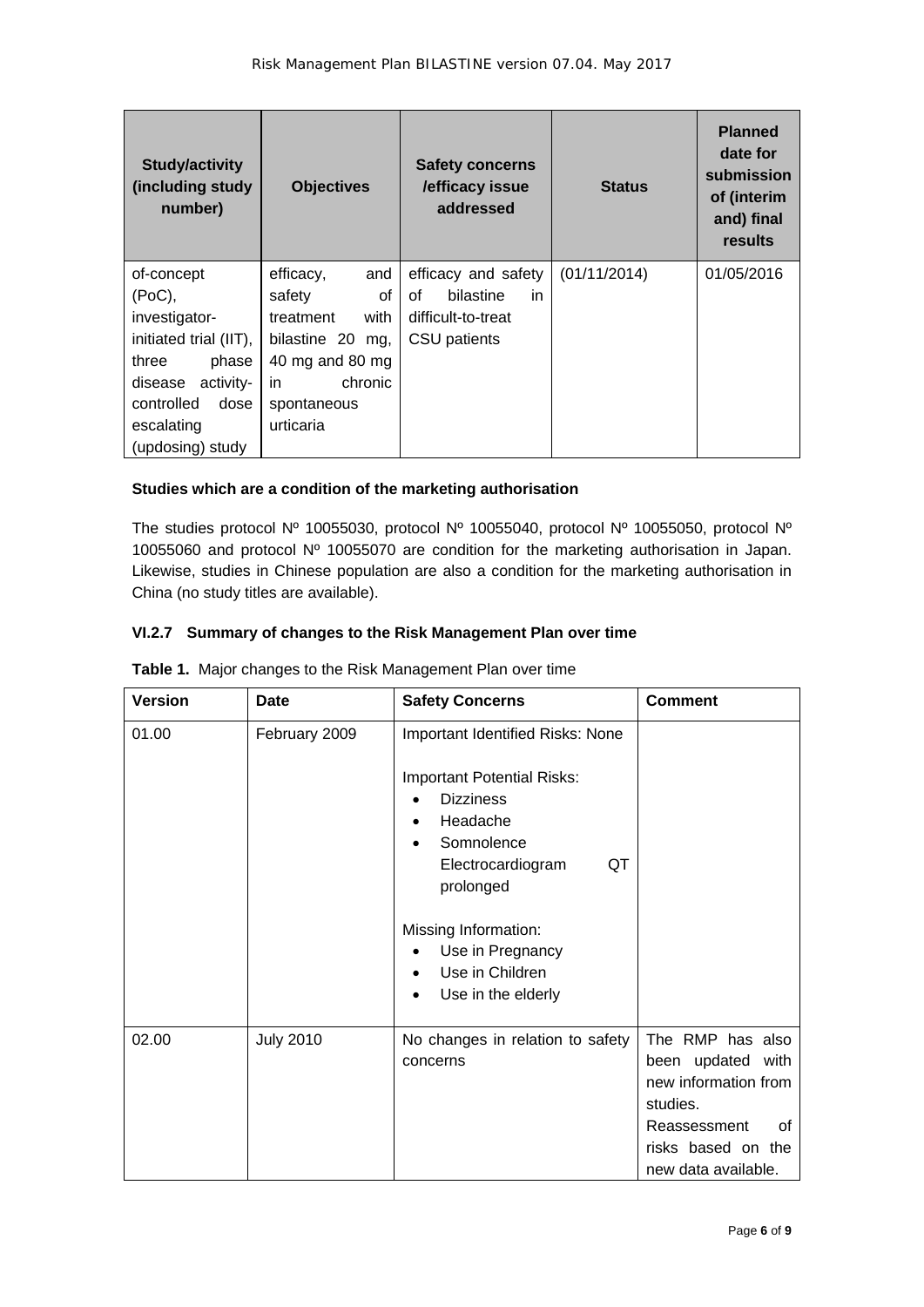| <b>Version</b> | Date          | <b>Safety Concerns</b>                                                                  | <b>Comment</b>                                                                                                                                                                                                                                       |
|----------------|---------------|-----------------------------------------------------------------------------------------|------------------------------------------------------------------------------------------------------------------------------------------------------------------------------------------------------------------------------------------------------|
| 03.00          | May 2012      | No changes in relation to safety<br>concerns                                            | The RMP has also<br>been updated with<br>new information from<br>studies.<br>Reassessment<br>οf<br>risks based on the<br>new data available.                                                                                                         |
| 04.00          | May 2013      | No changes in relation to safety<br>concerns                                            | The RMP has been<br>adapted to the new<br>template<br>according<br>guidance<br>to<br>EMA/838713/2011<br>The RMP has also<br>been updated with<br>new information from<br>studies.<br>Reassessment<br>Ωf<br>risks based on the<br>new data available. |
| 05.00          | May 2014      | No changes in relation to safety<br>concerns                                            | The RMP has also<br>been updated with<br>new information from<br>studies and<br>post-<br>marketing<br>information.<br>Reassessment<br>οf<br>risks based on the<br>new data available.                                                                |
| 06.00          | November 2014 | Use in the elderly population<br>should no longer be considered<br>missing information. | The RMP has also<br>been updated with<br>new information from<br>studies<br>and<br>post-<br>marketing<br>information.<br>Reassessment<br>οf<br>risks based on the<br>new data available.                                                             |
| 06.01          | April 2015    | Headache<br>is<br>longer<br>no<br>considered an important safety<br>concern.            | Re-evaluation of the<br>safety concerns after<br>the assessment of<br>the German Agency<br>(BfArM).                                                                                                                                                  |
| 06.02          | December 2015 | Tachycardia and palpitations are<br>considered important potential<br>risks.            | Re-evaluation of the<br>safety concerns after<br>the assessment of<br>the German Agency<br>(BfArM)                                                                                                                                                   |
| 06.03          | March 2016    | No changes in relation to safety                                                        | The RMP has been                                                                                                                                                                                                                                     |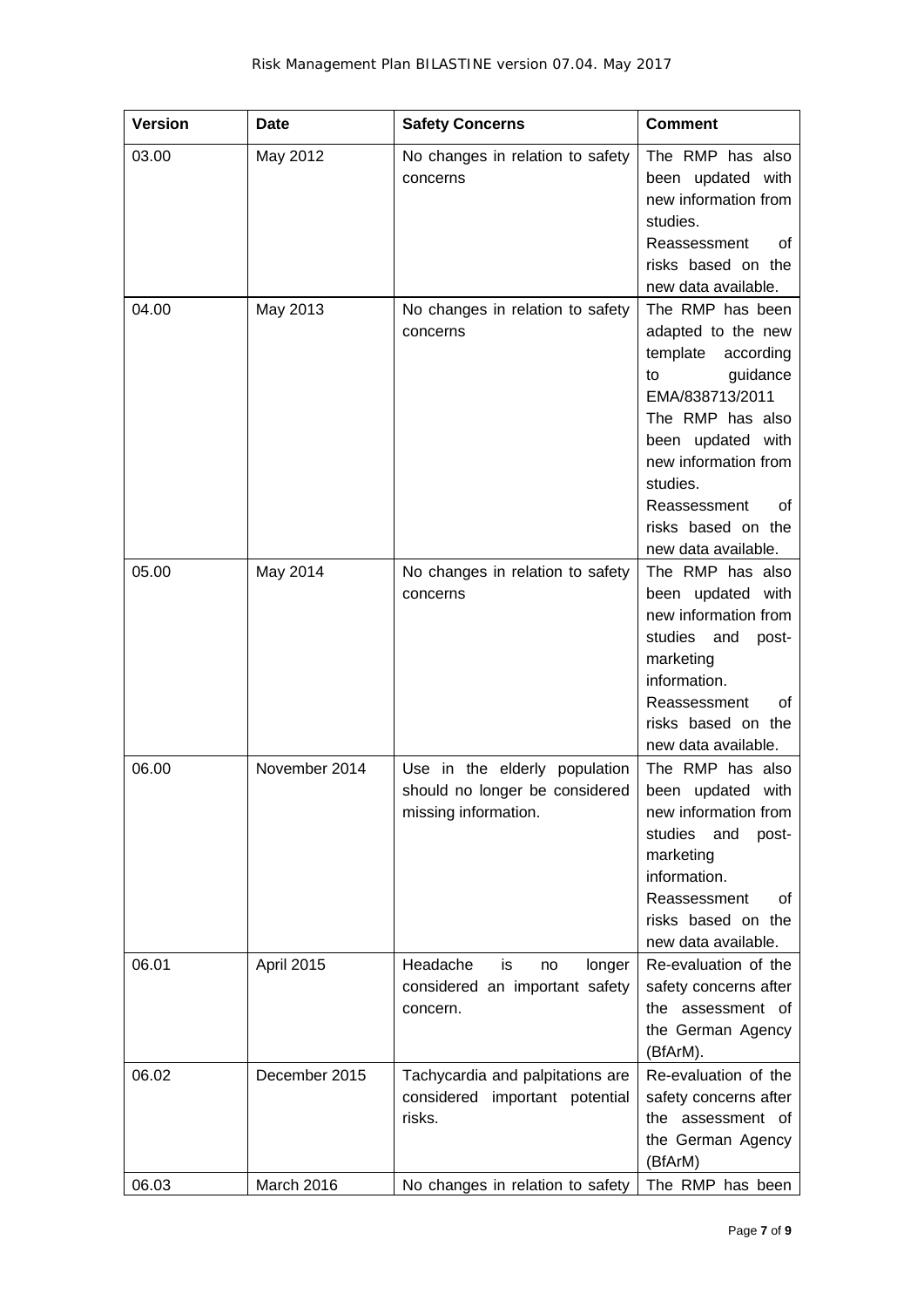| <b>Version</b> | Date           | <b>Safety Concerns</b>                                                                                                                                                          | <b>Comment</b>                                                                                                                                                                                                                                                                                                                                                                                                                                                                                                                                                                                                                                                                                       |
|----------------|----------------|---------------------------------------------------------------------------------------------------------------------------------------------------------------------------------|------------------------------------------------------------------------------------------------------------------------------------------------------------------------------------------------------------------------------------------------------------------------------------------------------------------------------------------------------------------------------------------------------------------------------------------------------------------------------------------------------------------------------------------------------------------------------------------------------------------------------------------------------------------------------------------------------|
|                |                | concerns                                                                                                                                                                        | updated according to<br>the<br>changes<br>the<br>by<br>proposed<br><b>BfArM</b><br>the<br>during<br>evaluation<br>the<br>of<br>version 06.02.<br>"Palpitation<br>and<br>tachicardia"<br>have<br>been added among<br>""Newly<br>identified<br>safety<br>concerns"<br>(Module SVII); limits<br>the<br>of<br>95%<br>confidence<br>interval<br>the<br>οf<br>reported<br>safety<br>concerns<br>have been specified;<br>the denominator that<br>has been used to<br>calculate<br>the<br>reporting rate of the<br>marketing<br>post<br>adverse events has<br>been specified; the<br>statistical<br>method<br>used to compare the<br>collected<br>data<br>in<br>clinical<br>experience<br>has been detailed. |
| 07.00          | September 2015 | There is no missing information<br>in children between 2 and 12<br>years of age. Only safety and<br>efficacy information in children<br>less than 2 years of age is<br>missing. | RMP submitted for<br>the authorization of<br>bilastine in children<br>older than 2 years of<br>age.                                                                                                                                                                                                                                                                                                                                                                                                                                                                                                                                                                                                  |
| 07.01          | August 2016    | Tachycardia and palpitations has<br>added<br>been<br>important<br>as<br>potential risks.                                                                                        | The RMP has been<br>updated according to<br>the<br>changes<br>to<br>the<br>proposed<br>by<br>BfArM during<br>the<br>evaluation<br>of<br>the<br>version 07.00 as part<br>the<br>paediatric<br>of<br>dossier                                                                                                                                                                                                                                                                                                                                                                                                                                                                                           |
| 07.02          | March 2017     | No changes in relation to safety<br>concerns                                                                                                                                    | The RMP has been<br>updated according to<br>the<br>changes<br>to<br>(related<br>to                                                                                                                                                                                                                                                                                                                                                                                                                                                                                                                                                                                                                   |